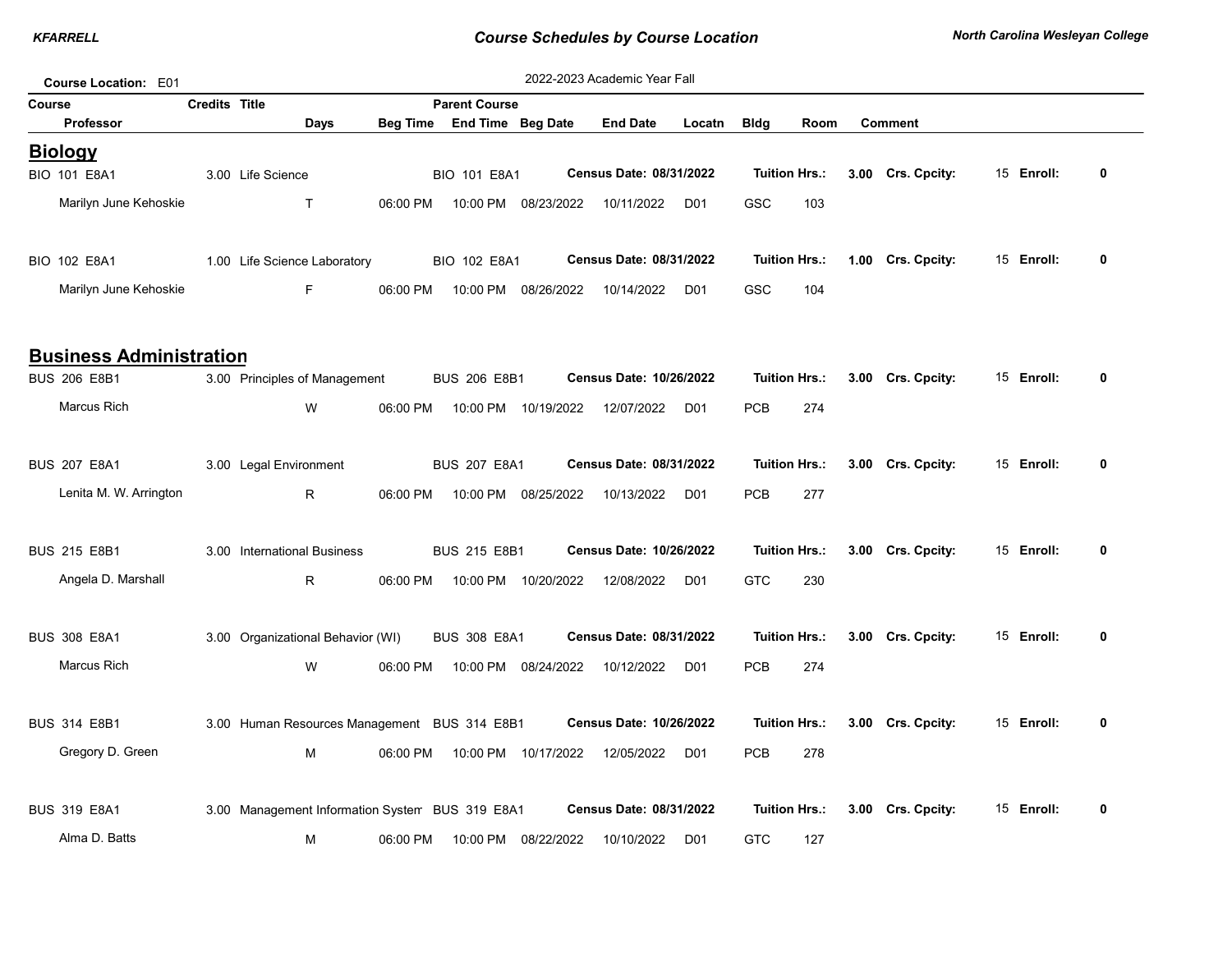| Course Location: E01           |               |                                    |          |                                                    |                     | 2022-2023 Academic Year Fall |                 |             |                      |      |                   |            |   |
|--------------------------------|---------------|------------------------------------|----------|----------------------------------------------------|---------------------|------------------------------|-----------------|-------------|----------------------|------|-------------------|------------|---|
| Course                         | Credits Title |                                    |          | <b>Parent Course</b>                               |                     |                              |                 |             |                      |      |                   |            |   |
| Professor                      |               | <b>Days</b>                        | Beg Time |                                                    | End Time Beg Date   | <b>End Date</b>              | Locatn          | <b>Bldg</b> | Room                 |      | <b>Comment</b>    |            |   |
| <b>Business Administration</b> |               |                                    |          |                                                    |                     |                              |                 |             |                      |      |                   |            |   |
| <b>BUS 350 E8A1</b>            |               | 3.00 Operations Management         |          | <b>BUS 350 E8A1</b>                                |                     | Census Date: 08/31/2022      |                 |             | <b>Tuition Hrs.:</b> |      | 3.00 Crs. Cpcity: | 15 Enroll: | 0 |
| <b>Staff Staff</b>             |               | $\mathsf{T}$                       | 06:00 PM |                                                    | 10:00 PM 08/23/2022 | 10/11/2022                   | D <sub>01</sub> | <b>PCB</b>  | 280                  |      |                   |            |   |
| <b>BUS 481 E8A1</b>            |               |                                    |          | 3.00 Business Strategy and Policy (W BUS 481 E8A1  |                     | Census Date: 08/31/2022      |                 |             | <b>Tuition Hrs.:</b> |      | 3.00 Crs. Cpcity: | 15 Enroll: | 0 |
| Gena Messer-Knode              |               | $\mathsf{T}$                       | 06:00 PM |                                                    | 10:00 PM 08/23/2022 | 10/11/2022                   | D <sub>01</sub> | GTC         | 230                  |      |                   |            |   |
| <b>BUS 482 E8B1</b>            |               | 3.00 Business Admin Capstone (WI)  |          | <b>BUS 482 E8B1</b>                                |                     | Census Date: 10/26/2022      |                 |             | <b>Tuition Hrs.:</b> |      | 3.00 Crs. Cpcity: | 15 Enroll: | 0 |
| Gena Messer-Knode              |               | $\mathsf{T}$                       | 06:00 PM |                                                    | 10:00 PM 10/18/2022 | 12/06/2022                   | D <sub>01</sub> | <b>GTC</b>  | 219                  |      |                   |            |   |
| <b>Economics</b>               |               |                                    |          |                                                    |                     |                              |                 |             |                      |      |                   |            |   |
| ECO 215 E8A1                   |               | 3.00 Economics for Business        |          | ECO 215 E8A1                                       |                     | Census Date: 08/31/2022      |                 |             | <b>Tuition Hrs.:</b> |      | 3.00 Crs. Cpcity: | 15 Enroll: | 0 |
| <b>Staff Staff</b>             |               | W                                  | 06:00 PM |                                                    | 10:00 PM 08/24/2022 | 10/13/2022                   | D <sub>01</sub> | <b>PCB</b>  | 276                  |      |                   |            |   |
| <b>Education</b>               |               |                                    |          |                                                    |                     |                              |                 |             |                      |      |                   |            |   |
| EDU 202 E8A1                   |               |                                    |          | 3.00 Educational Theory and Practice EDU 202 E8A1  |                     | Census Date: 08/31/2022      |                 |             | <b>Tuition Hrs.:</b> | 3.00 | Crs. Cpcity:      | 15 Enroll: | 0 |
| Brenda H. Hargrove             |               | R                                  | 06:00 PM |                                                    | 10:00 PM 08/25/2022 | 10/13/2022                   | D <sub>01</sub> | <b>BRA</b>  | 236                  |      |                   |            |   |
| EDU 205 E8A1                   |               | 3.00 Introduction to Teaching (WI) |          | EDU 205 E8A1                                       |                     | Census Date: 08/31/2022      |                 |             | <b>Tuition Hrs.:</b> |      | 3.00 Crs. Cpcity: | 15 Enroll: | 0 |
| Karrin W Morris                |               | M                                  | 06:00 PM |                                                    | 10:00 PM 08/22/2022 | 10/10/2022                   | D <sub>01</sub> | <b>BRA</b>  | 236                  |      |                   |            |   |
| EDU 208 E8A1                   |               |                                    |          | 1.00 Praxis Core Academic Lab Educa EDU 208 E8A1   |                     | Census Date: 08/31/2022      |                 |             | <b>Tuition Hrs.:</b> |      | 1.00 Crs. Cpcity: | 15 Enroll: | 0 |
| Amy T. Lunceford               |               | м                                  | 07:00 PM |                                                    | 09:00 PM 08/22/2022 | 10/10/2022                   | D <sub>01</sub> | <b>BRA</b>  | 237                  |      |                   |            |   |
| EDU 307 E8A1                   |               |                                    |          | 3.00 Laboratory Methods in Sci for EL EDU 307 E8A1 |                     | Census Date: 08/31/2022      |                 |             | <b>Tuition Hrs.:</b> |      | 3.00 Crs. Cpcity: | 15 Enroll: | 0 |
| Sandra Whitaker Harvey         |               | R                                  | 06:00 PM | 10:00 PM                                           | 08/25/2022          | 10/13/2022                   | D <sub>01</sub> | <b>BRA</b>  | 236                  |      |                   |            |   |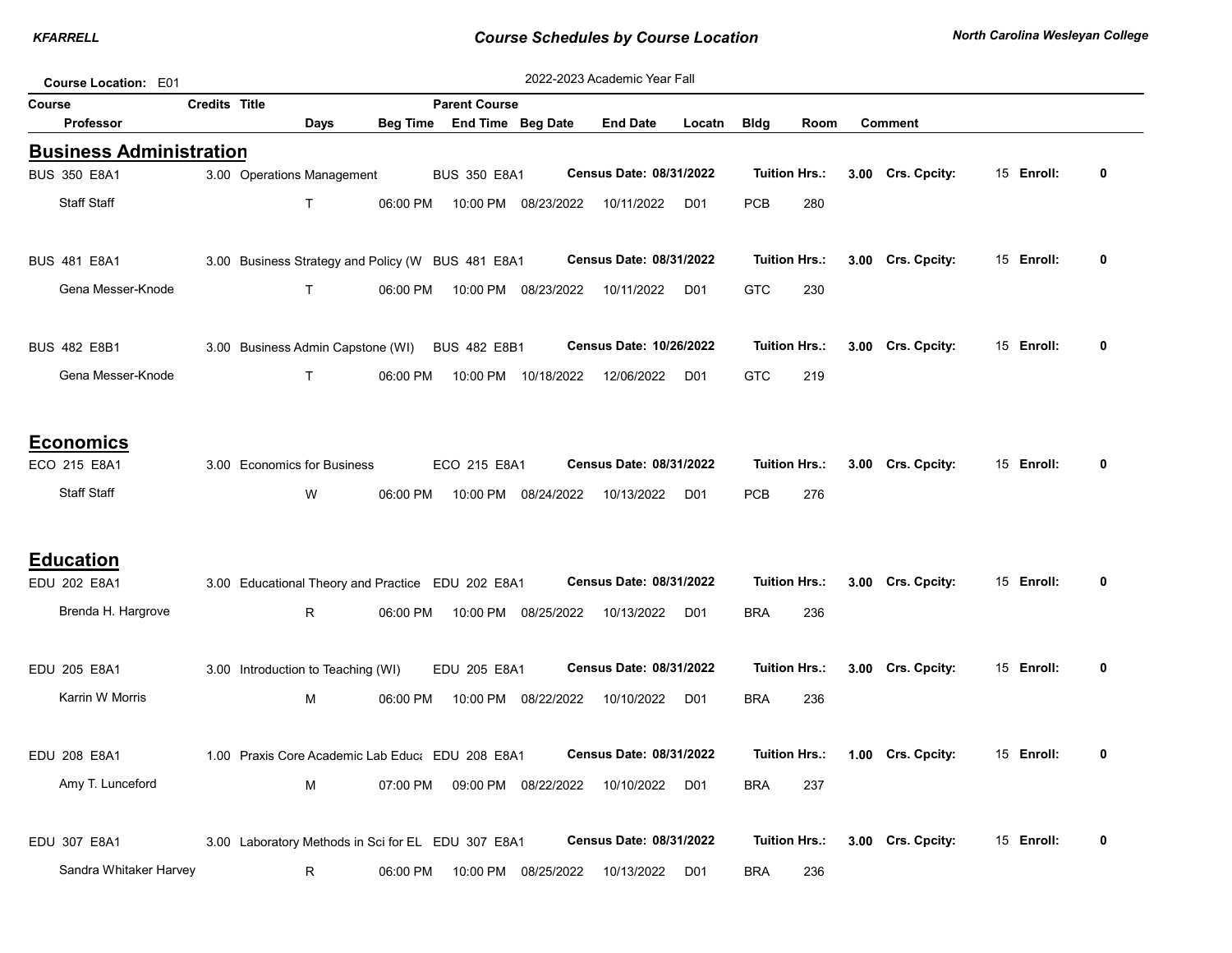| Course Location: E01   |                      |                                      |      |                 |                                                  |                      | 2022-2023 Academic Year Fall   |                 |             |                      |      |                   |            |             |
|------------------------|----------------------|--------------------------------------|------|-----------------|--------------------------------------------------|----------------------|--------------------------------|-----------------|-------------|----------------------|------|-------------------|------------|-------------|
| Course                 | <b>Credits Title</b> |                                      |      |                 | <b>Parent Course</b>                             |                      |                                |                 |             |                      |      |                   |            |             |
| Professor              |                      |                                      | Days | <b>Beg Time</b> | End Time Beg Date                                |                      | <b>End Date</b>                | Locatn          | <b>Bldg</b> | Room                 |      | <b>Comment</b>    |            |             |
| <b>Education</b>       |                      |                                      |      |                 |                                                  |                      |                                |                 |             |                      |      |                   |            |             |
| EDU 344 E8A1           |                      |                                      |      |                 | 3.00 Elem Methods in Social Studies EDU 344 E8A1 |                      | Census Date: 08/31/2022        |                 |             | <b>Tuition Hrs.:</b> | 3.00 | Crs. Cpcity:      | 15 Enroll: | $\pmb{0}$   |
| Brenda H. Hargrove     |                      |                                      | R    | 06:00 PM        |                                                  | 10:00 PM 08/25/2022  | 10/13/2022                     | D01             | <b>BRA</b>  | 234                  |      |                   |            |             |
| <b>English</b>         |                      |                                      |      |                 |                                                  |                      |                                |                 |             |                      |      |                   |            |             |
| <b>ENG 111 E8A1</b>    |                      | 3.00 Writing I                       |      |                 | <b>ENG 111 E8A1</b>                              |                      | Census Date: 08/31/2022        |                 |             | <b>Tuition Hrs.:</b> |      | 3.00 Crs. Cpcity: | 15 Enroll: | 1           |
| <b>Staff Staff</b>     |                      | $\mathsf{T}$                         |      | 06:00 PM        |                                                  | 10:00 PM 08/23/2022  | 10/12/2022                     | D01             | <b>PCB</b>  | 274                  |      |                   |            |             |
| ENG 112 E8B1           |                      | 3.00 Writing II                      |      |                 | ENG 112 E8B1                                     |                      | <b>Census Date: 10/26/2022</b> |                 |             | <b>Tuition Hrs.:</b> |      | 3.00 Crs. Cpcity: | 15 Enroll: | $\mathbf 1$ |
| <b>Staff Staff</b>     |                      | $\mathsf T$                          |      | 06:00 PM        |                                                  | 10:00 PM 10/18/2022  | 12/06/2022                     | D01             | PCB         | 189                  |      |                   |            |             |
| <b>ENG 115 E8A1</b>    |                      | 3.00 Introduction to Literature (WI) |      |                 | ENG 115 E8A1                                     |                      | Census Date: 08/31/2022        |                 |             | <b>Tuition Hrs.:</b> |      | 3.00 Crs. Cpcity: | 15 Enroll: | 0           |
| William J. Grattan     |                      |                                      | W    | 06:00 PM        |                                                  | 10:00 PM 08/24/2022  | 10/12/2022                     | D01             | PCB         | 278                  |      |                   |            |             |
| ENG 115 E8B1           |                      | 3.00 Introduction to Literature (WI) |      |                 | ENG 115 E8B1                                     |                      | <b>Census Date: 10/26/2022</b> |                 |             | <b>Tuition Hrs.:</b> |      | 3.00 Crs. Cpcity: | 15 Enroll: | 0           |
| Reginald W. Watson     |                      |                                      | W    | 06:00 PM        |                                                  | 10:00 PM  10/19/2022 | 12/07/2022                     | D01             | <b>PCB</b>  | 277                  |      |                   |            |             |
| ENG 304 E8A1           |                      | 3.00 Business Communication (WI)     |      |                 | ENG 304 E8A1                                     |                      | Census Date: 08/31/2022        |                 |             | <b>Tuition Hrs.:</b> |      | 3.00 Crs. Cpcity: | 15 Enroll: | 1           |
| Reginald W. Watson     |                      |                                      | R.   | 06:00 PM        |                                                  | 10:00 PM 08/25/2022  | 10/13/2022                     | D01             | <b>PCB</b>  | 189                  |      |                   |            |             |
| ENG 304 E8B1           |                      | 3.00 Business Communication (WI)     |      |                 | ENG 304 E8B1                                     |                      | <b>Census Date: 10/26/2022</b> |                 |             | <b>Tuition Hrs.:</b> |      | 3.00 Crs. Cpcity: | 15 Enroll: | 0           |
| Reginald W. Watson     |                      |                                      | T    | 06:00 PM        |                                                  | 10:00 PM 10/20/2022  | 12/08/2022                     | D <sub>01</sub> | <b>PCB</b>  | 189                  |      |                   |            |             |
| <b>Justice Studies</b> |                      |                                      |      |                 |                                                  |                      |                                |                 |             |                      |      |                   |            |             |
| <b>JUS 301 E8B1</b>    |                      | 3.00 Criminology (WI)                |      |                 | <b>JUS 301 E8B1</b>                              |                      | <b>Census Date: 10/26/2022</b> |                 |             | <b>Tuition Hrs.:</b> |      | 3.00 Crs. Cpcity: | 15 Enroll: | 0           |
| <b>Staff Staff</b>     |                      |                                      | W    | 06:00 PM        | 10:00 PM                                         | 10/19/2022           | 12/07/2022                     | D <sub>01</sub> | PCB         | 280                  |      |                   |            |             |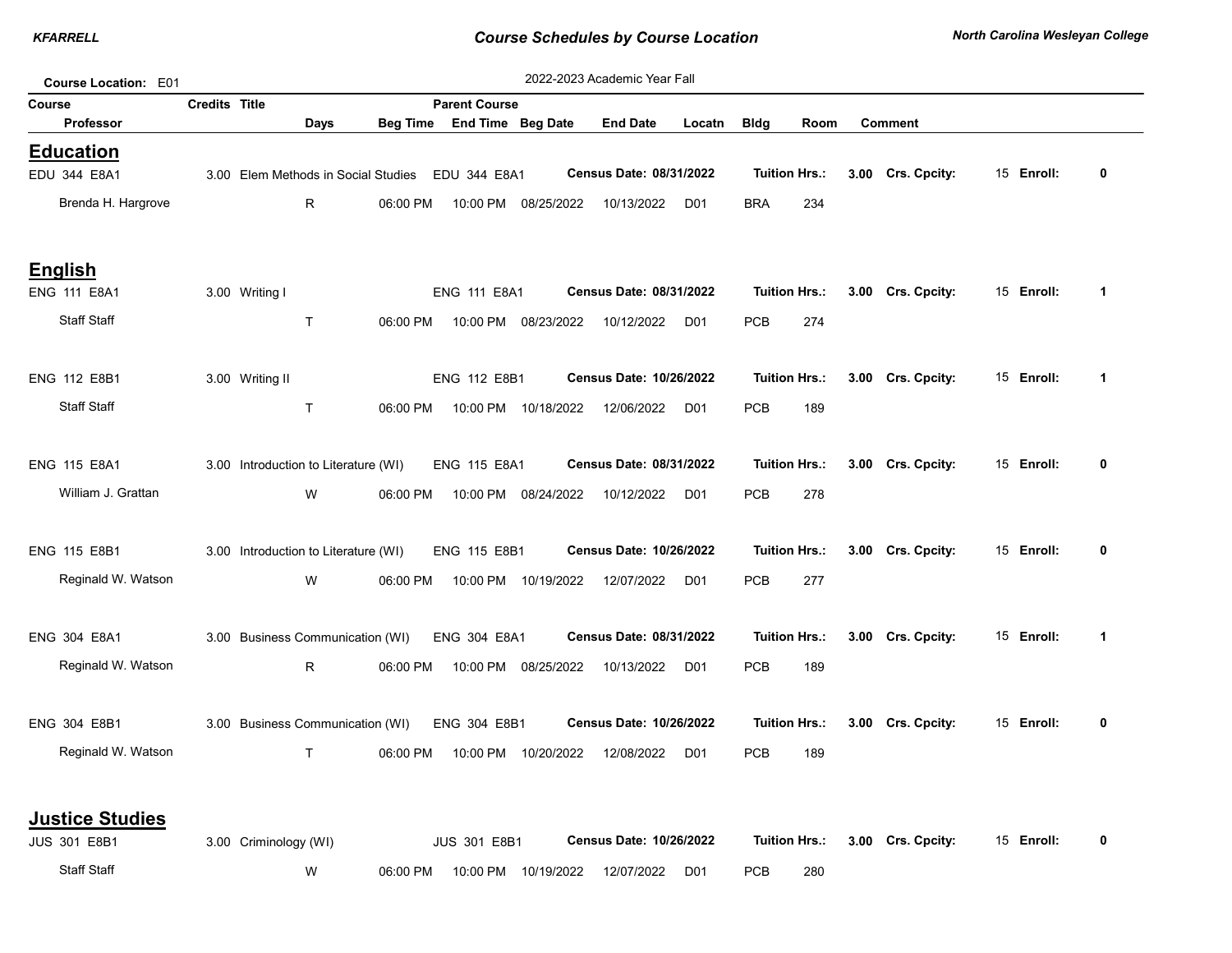| Course Location: E01                          |                      |                                                    |                 |                      |                     | 2022-2023 Academic Year Fall   |                 |             |                      |                   |            |             |
|-----------------------------------------------|----------------------|----------------------------------------------------|-----------------|----------------------|---------------------|--------------------------------|-----------------|-------------|----------------------|-------------------|------------|-------------|
| Course                                        | <b>Credits Title</b> |                                                    |                 | <b>Parent Course</b> |                     |                                |                 |             |                      |                   |            |             |
| <b>Professor</b>                              |                      | Days                                               | <b>Beg Time</b> | End Time Beg Date    |                     | <b>End Date</b>                | Locatn          | <b>Bldg</b> | Room                 | <b>Comment</b>    |            |             |
| <b>Justice Studies</b><br><b>JUS 310 E8A1</b> |                      | 3.00 Reporting for Crim Jus Prof (WI) JUS 310 E8A1 |                 |                      |                     | Census Date: 08/31/2022        |                 |             | <b>Tuition Hrs.:</b> | 3.00 Crs. Cpcity: | 15 Enroll: | 0           |
|                                               |                      |                                                    |                 |                      |                     |                                |                 |             |                      |                   |            |             |
| <b>Staff Staff</b>                            |                      | W                                                  | 06:00 PM        | 10:00 PM             | 08/24/2022          | 10/12/2022                     | D <sub>01</sub> | <b>PCB</b>  | 280                  |                   |            |             |
| <b>JUS 318 E8A1</b>                           |                      | 3.00 Research Methods                              |                 | <b>JUS 318 E8A1</b>  |                     | Census Date: 08/31/2022        |                 |             | <b>Tuition Hrs.:</b> | 3.00 Crs. Cpcity: | 15 Enroll: | 0           |
| Jerry L Shoemaker                             |                      | W                                                  | 06:00 PM        |                      | 10:00 PM 08/24/2022 | 10/12/2022                     | D <sub>01</sub> | <b>PCB</b>  | 277                  |                   |            |             |
| <b>Mathematics</b>                            |                      |                                                    |                 |                      |                     |                                |                 |             |                      |                   |            |             |
| MAT 213 E8A1                                  |                      | 3.00 Elementary Statistics                         |                 | MAT 213 E8A1         |                     | Census Date: 08/31/2022        |                 |             | <b>Tuition Hrs.:</b> | 3.00 Crs. Cpcity: | 15 Enroll: | 0           |
| Vivian Langley Martin                         |                      | T                                                  | 06:00 PM        |                      | 10:00 PM 08/23/2022 | 10/11/2022                     | D <sub>01</sub> | <b>PCB</b>  | 274                  |                   |            |             |
| <b>Political Science</b>                      |                      |                                                    |                 |                      |                     |                                |                 |             |                      |                   |            |             |
| POL 313 E8B1                                  |                      | 3.00 Comparative Politics                          |                 | POL 313 E8B1         |                     | Census Date: 10/26/2022        |                 |             | <b>Tuition Hrs.:</b> | 3.00 Crs. Cpcity: | 15 Enroll: | 0           |
| Larry P. Pleasant                             |                      | R.                                                 | 06:00 PM        |                      | 10:00 PM 10/20/2022 | 12/08/2022                     | D <sub>01</sub> | <b>PCB</b>  | 274                  |                   |            |             |
| <b>Psychology</b>                             |                      |                                                    |                 |                      |                     |                                |                 |             |                      |                   |            |             |
| PSY 226 E8A1                                  |                      | 3.00 Research Design and Analysis                  |                 | PSY 226 E8A1         |                     | Census Date: 08/31/2022        |                 |             | <b>Tuition Hrs.:</b> | 3.00 Crs. Cpcity: | 15 Enroll: | 0           |
| <b>Timothy Lee Barnes</b>                     |                      | $\mathsf{T}$                                       | 06:00 PM        | 10:00 PM             | 08/23/2022          | 10/11/2022                     | D <sub>01</sub> | <b>PCB</b>  | 276                  |                   |            |             |
| PSY 227 E8B1                                  |                      | 3.00 Research Design and Analysis                  |                 | PSY 227 E8B1         |                     | <b>Census Date: 10/26/2022</b> |                 |             | <b>Tuition Hrs.:</b> | 3.00 Crs. Cpcity: | 15 Enroll: | 0           |
| Timothy Lee Barnes                            |                      | T                                                  | 06:00 PM        |                      | 10:00 PM 10/18/2022 | 12/06/2022                     | D <sub>01</sub> | <b>PCB</b>  | 276                  |                   |            |             |
| PSY 302 E8A1                                  |                      | 3.00 Abnormal Psychology                           |                 | PSY 302 E8A1         |                     | Census Date: 08/31/2022        |                 |             | <b>Tuition Hrs.:</b> | 3.00 Crs. Cpcity: | 15 Enroll: | $\mathbf 0$ |
| <b>Staff Staff</b>                            |                      | W                                                  | 06:00 PM        |                      | 10:00 PM 08/24/2022 | 10/12/2022                     | D <sub>01</sub> | <b>PCB</b>  | 278                  |                   |            |             |